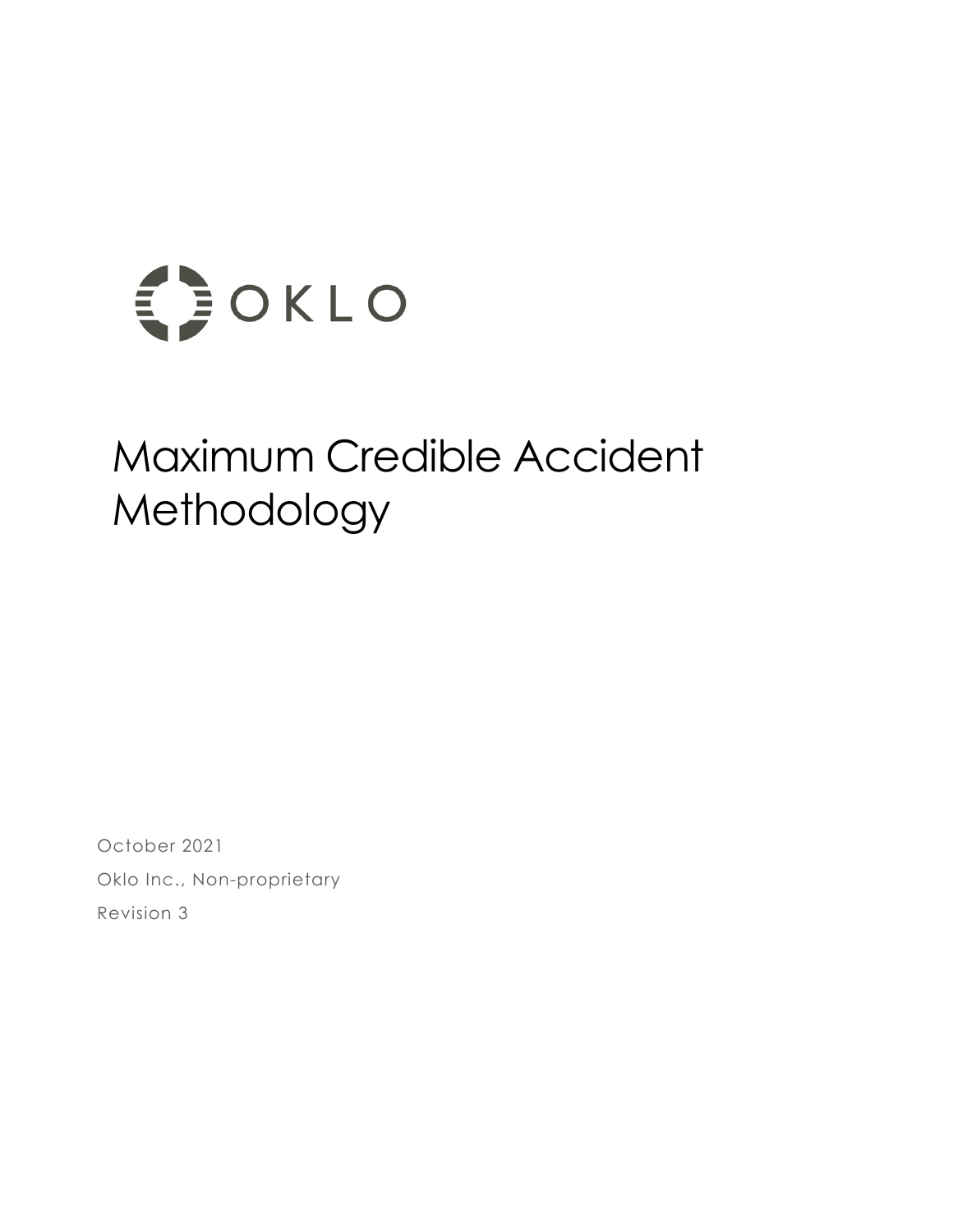

## Table of contents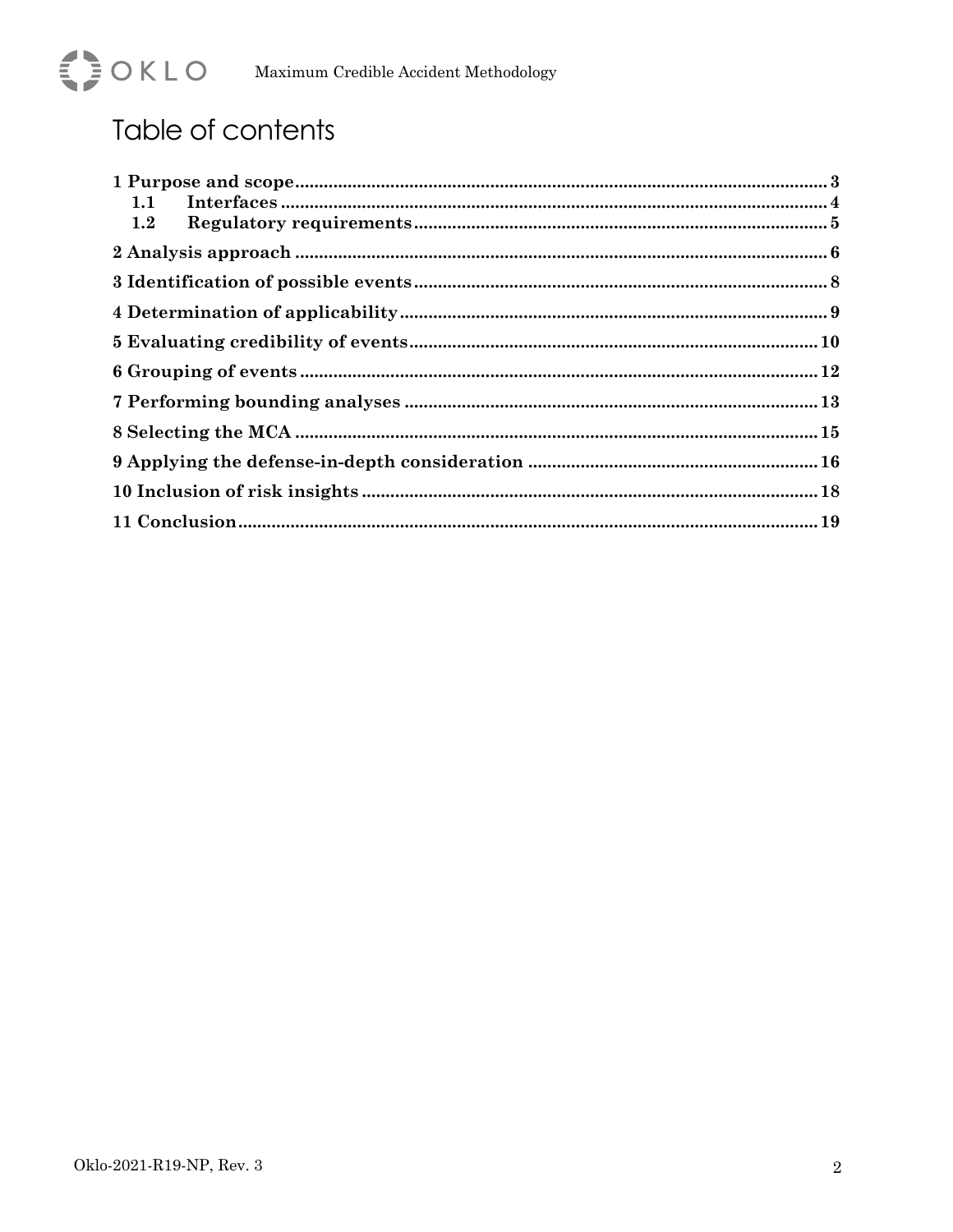#### 1 Purpose and scope

**EDOKLO** 

The purpose of this document is to summarize the safety analysis methodology performed by Oklo Inc. (Oklo) for the licensing bases of its designs.

This methodology is used to guide event analyses broadly, ultimately resulting in the identification of a specific event, the maximum credible accident (MCA), which becomes the licensing basis event for the design. The concept of an MCA has roots to the beginning of U.S. nuclear regulation,<sup>1</sup> and the concept has informed regulation to the present time. At the core of this concept is the idea of identifying a sufficiently bounding accident to represent a "credible" but conservatively bounding worst case scenario in terms of possible accident scenarios. The concept of a credible accident differs from a hypothetical accident, in that the MCA is intended to identify a credible bounding event in a systematic way instead of assuming a hypothetical worst case, without consideration of applicable events and sufficiently bounding event propagation and outcomes.

Existing U.S. Nuclear Regulatory Commission (NRC) regulations do not require the categorization of events into either design basis accidents or design basis events, and this type of categorization is not required under this methodology. Instead, the regulations require an evaluation of normal operations and transient conditions anticipated during the life of the facility and a presentation of design bases, which focus on the functions and features of the system. This focus on design bases allows for design and analysis flexibility and even suggests a need for a methodology for identification of key events as well as functions and features for novel plant designs. This methodology accomplishes that need and captures the defense-indepth principle long held by the NRC by incorporating a process of applying the most limiting single failure to the safety analysis.

This methodology could be utilized by any NRC applicant for the safety analyses<sup>2</sup> of their reactor designs and is not limited to use by Oklo. The results of the safety analyses demonstrate a response to challenging conditions that ensures adequate protection of the public is maintained during the facility lifecycle. Although rooted in determinism, this methodology does not preclude the use of risk insights such as informing the identification of possible events and including additional defense-in-depth considerations. The goal of this methodology is to provide a high-level safety analysis methodology that can be broadly applied to many reactor types. This methodology does not prescriptively define the details of its implementation but instead, this methodology expects the NRC applicant to appropriately document their justification and implementation in the NRC license application and during the NRC review process.

Oklo is requesting NRC review and approval of the methodology outlined in this report. Oklo is requesting U.S. Nuclear Regulatory Commission (NRC) review and approval of the methodology outlined in this report.

<sup>1</sup> G. T. Mazuzan and J. S. Walker, Controlling the Atom: The Beginnings of Nuclear Regulation 1946-1962 (NUREG-1610). University of California Press, 1984.

<sup>&</sup>lt;sup>2</sup> These safety analyses do not cover external hazards and how the facility responds to those hazards.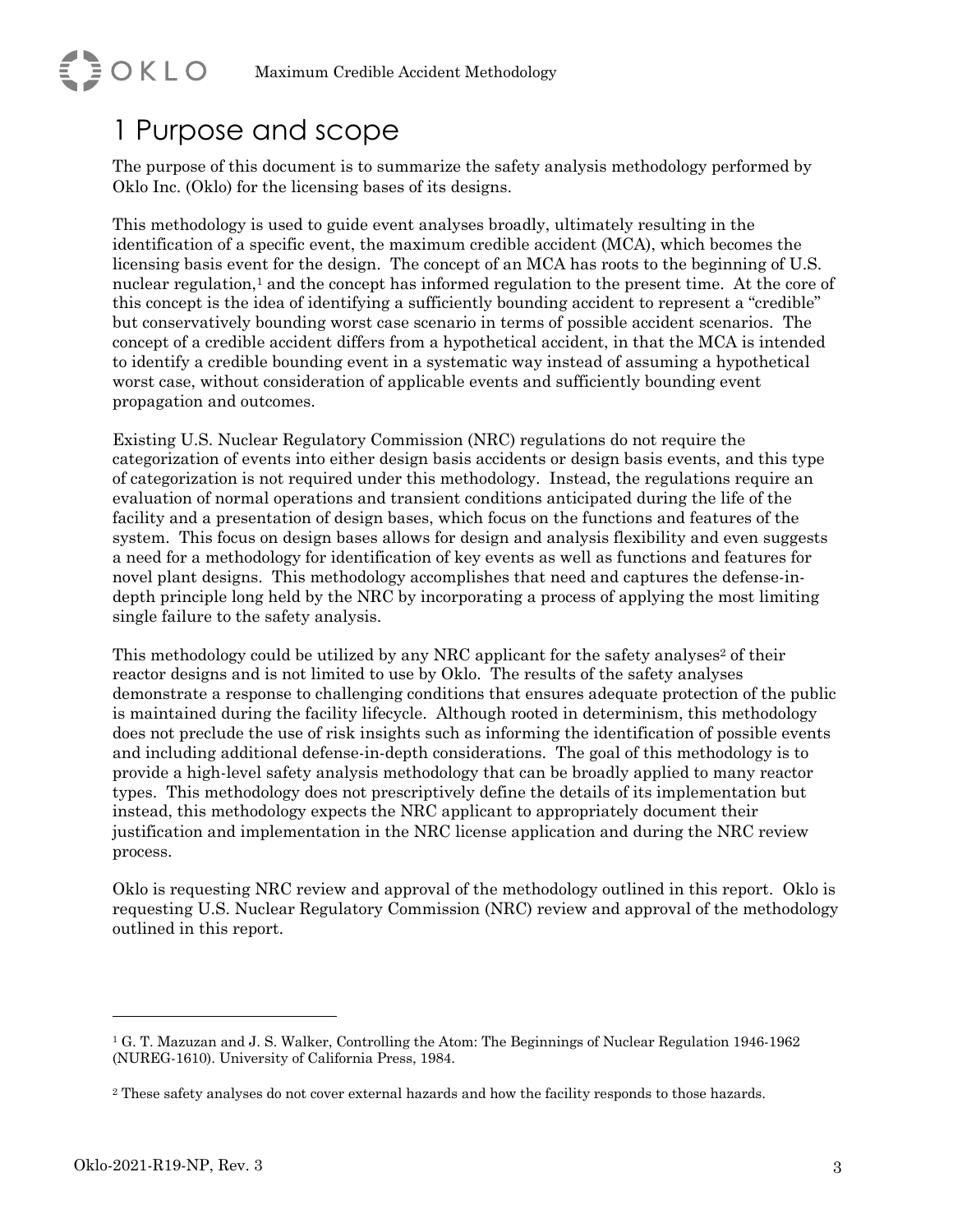#### 1.1 Interfaces

**EDOKLO** 

This report outlines the MCA Methodology and may be used as a stand-alone methodology for licensing basis event selection with application of defense-in-depth considerations. It also may be integrated with the Oklo topical report, "Performance-Based Licensing Methodology," which systematically identifies key functions and features<sup>3</sup> of the design to ultimately propose where regulatory controls should be applied. Both methodologies are appropriate for use in the licensing of novel plant designs that not only use active functions but that may rely on passive functions and features to assure safety.

This MCA Methodology and the Performance-Based Licensing Methodology should be used iteratively, ensuring that potential events and analyses associated with those design choices are appropriately evaluated. While an applicant may choose to use both companion topical reports, as is intended by Oklo, they may also choose to use only one of the topical reports to support the development of their licensing basis. When an applicant chooses to use this MCA Methodology and an alternative licensing approach (i.e., not the Performance-Based Licensing Methodology), they should use a similarly iterative approach for the analysis, to ensure the uncertainty associated with new and novel design choices are appropriately considered in the selection of licensing basis events. In either case, the NRC applicant must justify the use of the methodology selected.

Following iteration between the MCA Methodology and the Performance-Based Licensing Methodology, the final safety analysis should be documented in the NRC application. This analysis is key to determining where regulatory controls should be applied to the design. A simplification of the relationship and interface between these two methodologies is shown in Figure 1.



*Figure 1: MCA Methodology and Performance-Based Licensing Methodology relationship and interface*

<sup>3</sup> When used in these methodologies, "functions" are usually passive or active (e.g., valve actuation, shutdown rod insertion) and "features" are typically inherent or intrinsic system characteristics (e.g., reactivity feedback, heat transfer properties, structural configurations).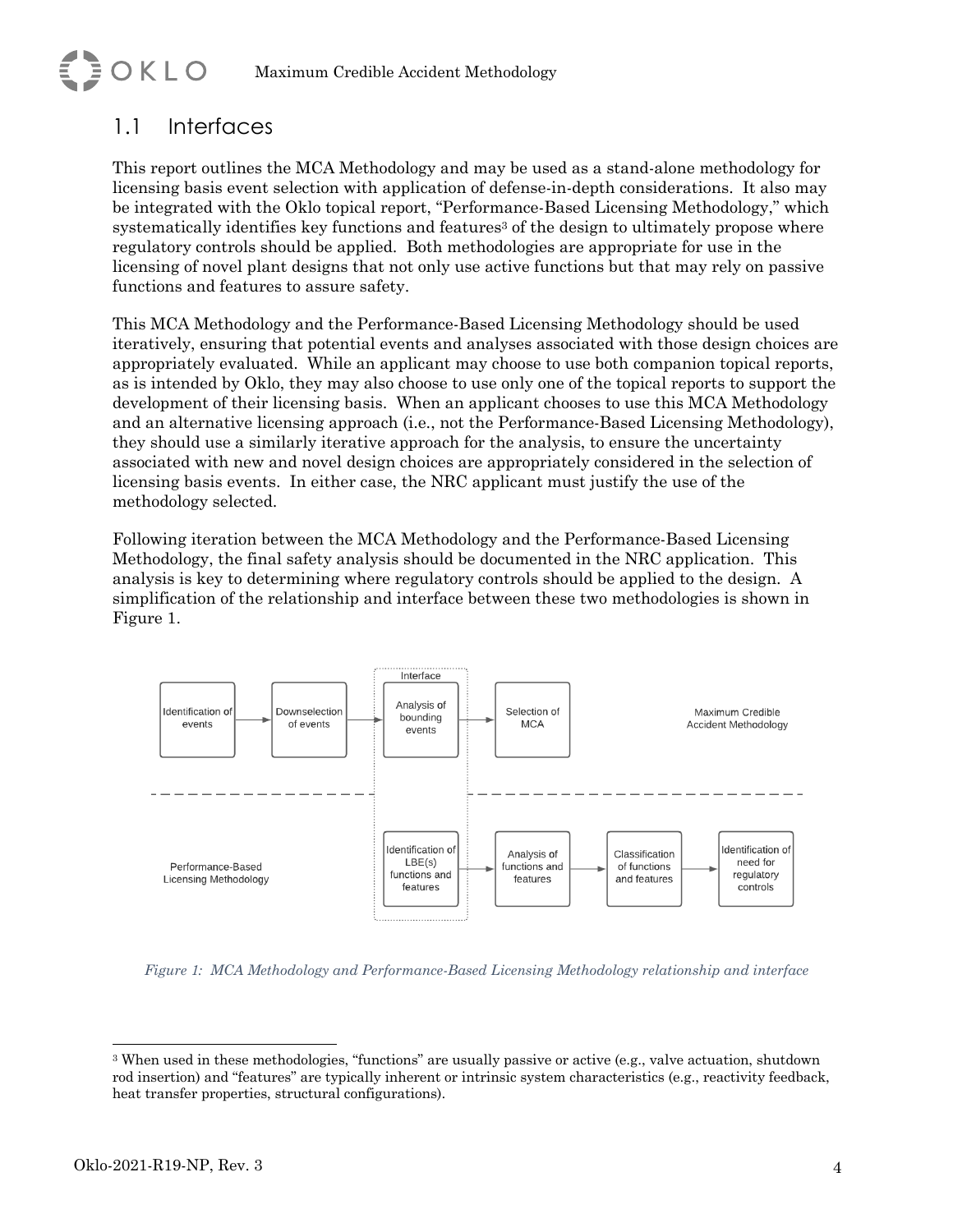#### 1.2 Regulatory requirements

**EDOKLO** 

The safety analysis results obtained from the MCA Methodology may be used to develop inputs to demonstrate compliance with NRC requirements for applications for permits, certifications, and licenses. Therefore, it is expected that the NRC applicant is qualified and an expert in their specific reactor design. Further, the NRC applicant must present technical qualifications when filing an NRC licensing action and must have an approved, or be in the process of gaining NRC approval, on their quality assurance program. Specifically, qualifications of the NRC applicant and quality assurance requirements associated with that applicant are contained within 10 CFR 50.34(a)(7), 10 CFR 52.79(a)(32), and Appendix B, "Quality Assurance Criteria for Nuclear Power Plants and Fuel Reprocessing Plants," to 10 CFR Part 50, "Domestic Licensing for Production and Utilization Facilities." While the requirements outlined in Appendix B to 10 CFR Part 50 are high-level, the execution of those requirements, as detailed in an approved quality assurance program, will include a greater level of specificity to ensure the design work, design review, and documentation, as well as organizational structure and personnel qualifications are sufficient.

The MCA Methodology presented here uses a systematic and analytical approach to ensure a comprehensive set of events have been identified and considered, as a means of complying with any of the following regulations:

- Title 10 of the *Code of Federal Regulations* (10 CFR) 50.34, "Contents of Applications; Technical Information," paragraph (a)(4)
- 10 CFR  $50.34(b)(4)$
- 10 CFR 52.47, "Contents of Applications Technical Information," paragraph (a)(4)
- 10 CFR 52.79, "Contents of Applications; Technical Information in Final Safety Analysis Report," paragraph (a)(5)
- 10 CFR 52.137, "Contents of Applications; Technical Information," paragraph (a)(4)
- 10 CFR 52.157, "Contents of Applications; Technical Information in Final Safety Analysis Report," $(f)(1)$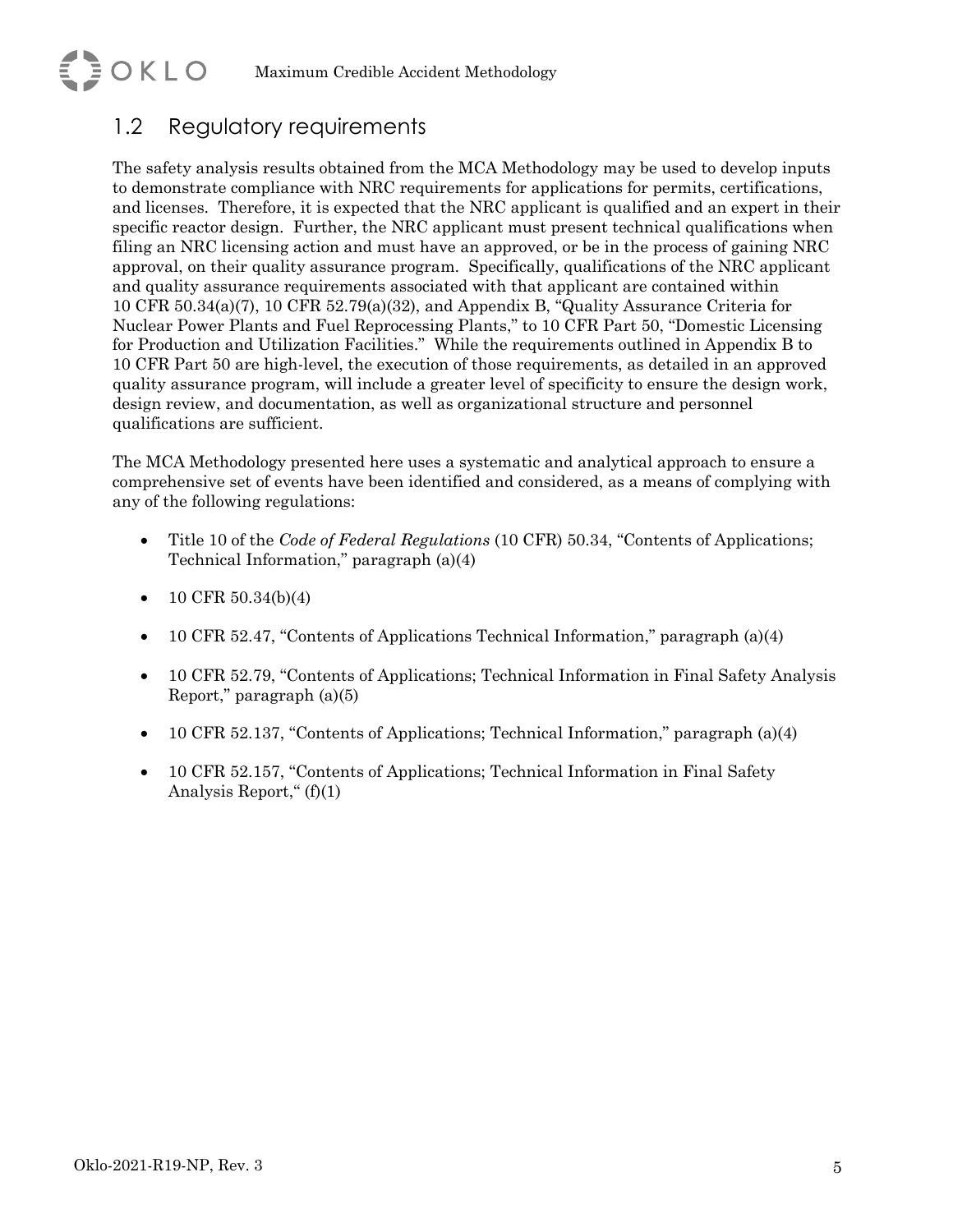## 2 Analysis approach

**EDOKLO** 

Oklo uses this MCA Methodology to identify the events of highest importance in the safety analysis. The MCA Methodology considers the range of potential challenges posed by possible events, groups these events together into event categories based on similar phenomenology of challenge, identifies which events in a category are bounding with respect to consequence, and focuses analysis on these bounding events to ultimately designate a single MCA. The methodology applies the following steps to achieve both a wide-ranging yet focused analysis of the safety of the reactor:

- 1. Perform a literature review to understand the historical context and past challenges considered for relevant fission reactor systems, both those that have operated and those proposed.
- 2. In the context of these past events considered, determine which events are applicable for the reactor design, and which, if any, new events specific to the reactor design would be applicable.
- 3. Screen all applicable events to determine which ones are credible for the reactor design.
- 4. Group the credible events together into event categories based on similar phenomenology of challenge to safety.
- 5. Identify and analyze the bounding events in each category. Review this set of bounding events to determine whether the bounding event in one category is also bounded by the bounding event in another category to develop a final set of overarching bounding events.
- 6. Identify the most challenging event to the safety of the plant based on the worst single failure or worst single cause of common cause failures, which is then designated the MCA.
- 7. Apply a defense-in-depth consideration by assuming a single additional failure, chosen to be the most limiting single failure at the time of the event, in addition to the MCA.
- 8. Perform the safety analysis assuming the occurrence of the MCA with the addition of the single failure and demonstrate that the Dose Acceptance Criterion is satisfied.

The event evaluation process funnels a large number of events and systematically screens, bounds, and analyzes events until reaching a single bounding event, which is designated as the MCA. As part of the safety-by-design approach undertaken by Oklo, these steps can be completed iteratively during the design process, such that insights gained in the process of identifying the MCA can drive improvements to the design. When identifying initiating events, hazards, and event sequences, this type of iteration is key to addressing uncertainties in the performance of new and novel features. At the conclusion of this iterative approach, a final MCA analysis is conducted, and the MCA is identified and evaluated.

Figure 2 presents a visual representation of the MCA analysis process. The steps outlined above are described in more detail in Sections 3 through 0. The MCA, combined with the additional single failure for defense-in-depth, is ultimately designated as the licensing basis event.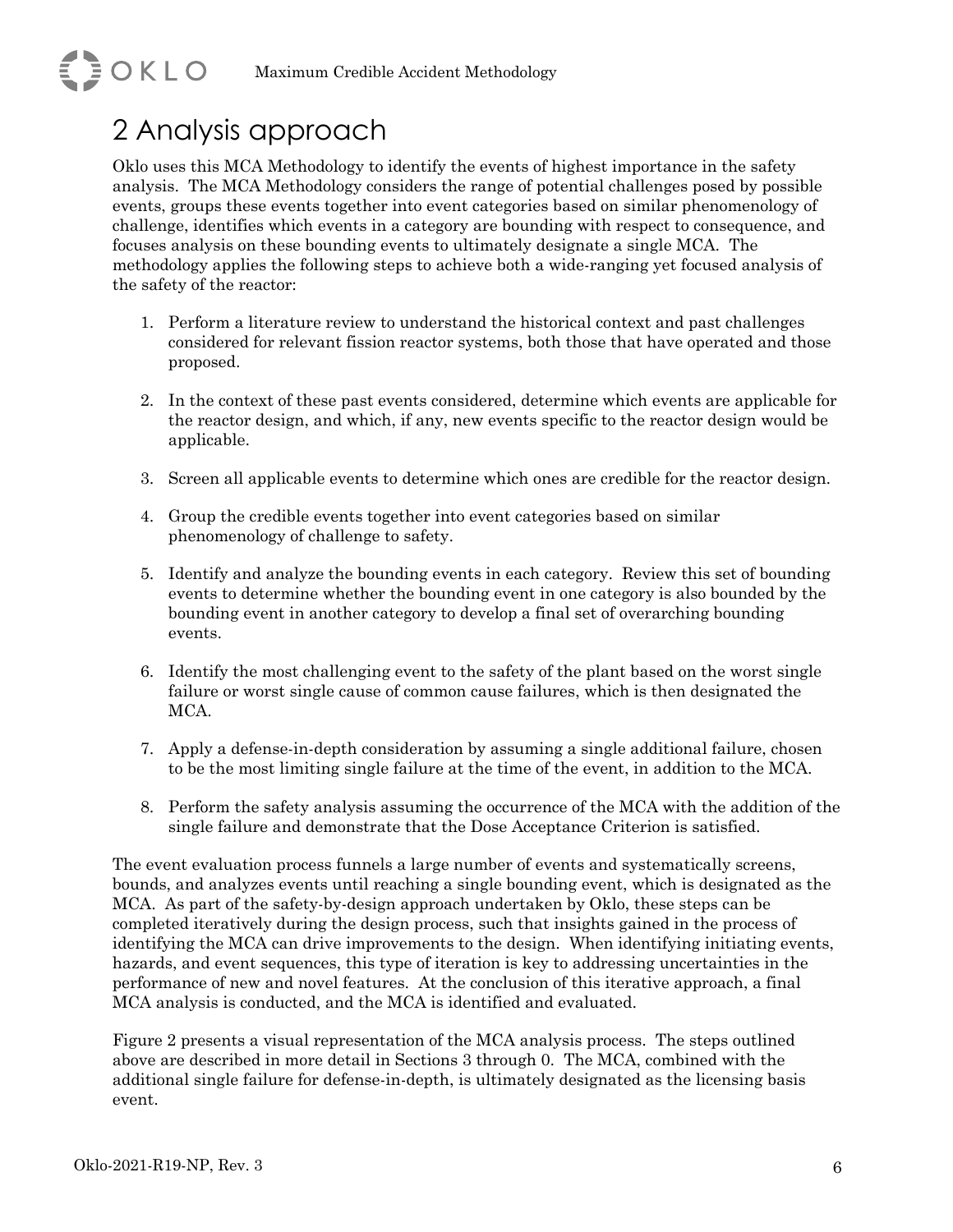

*Figure 2: Visual representation of the event evaluation process*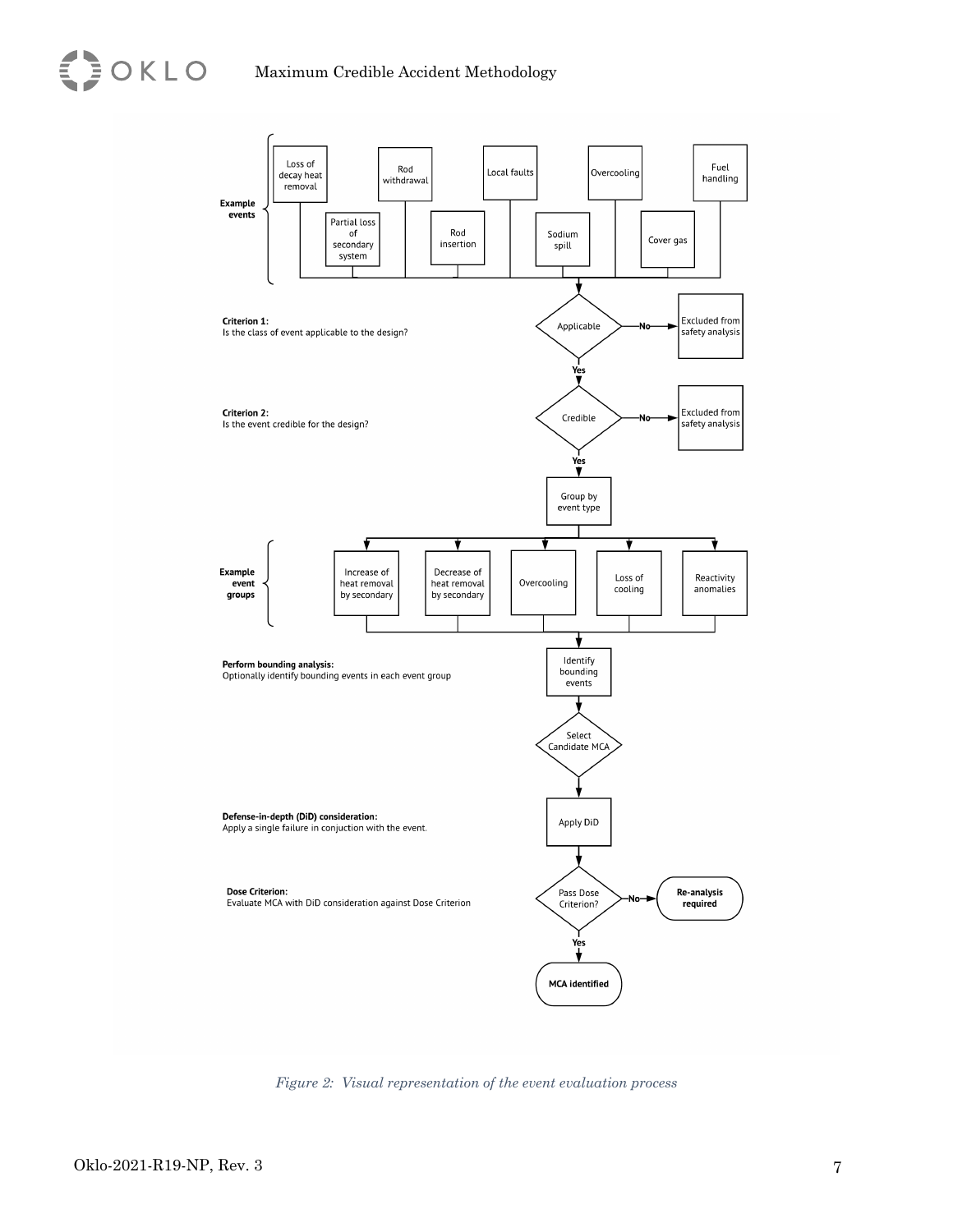# **EDOKLO**

### 3 Identification of possible events

The methodology begins with an evaluation of previous reactor design events, both operational and conceptual. This evaluation includes the review of a comprehensive list of events, including all of the following types of resources:

- Events generic to all nuclear reactors
- Light water reactor events
- Reactor events, operating experience, and analytical methods for advanced reactors of similar design (fuel type, size, etc.)
- Expert opinion on similar conceptual designs

It is not intended that all resources have the same relevance and importance. Reactor designs with similar design features are considered most closely, and their events are screened further, while reactor designs that are not sufficiently similar may receive less consideration. However, even for non-light water reactor designs, light water reactors have important operational experience and are a good candidate for event consideration regardless of design type.

This identification process systematically examines aspects of both operational and conceptual designs to ensure completeness in the event identification scope. Expert opinion is used to augment and challenge this process by providing additional perspective on novel or unique safety challenges associated with similar conceptual designs that may not be well characterized in existing literature or alternative resources. This identification process may be supported by a failure modes and effects analysis (FMEA), hazard and operability analysis (HAZOP), and master logic diagrams (MLDs). The use of none, all, or a combination of these processes are acceptable under this methodology, with proper justification and documentation by the NRC applicant. It is expected that the use of new or novel features will require additional justification to ensure comprehensive identification of initiating events, hazards, failure modes, and event sequences based on those features.

This step of the methodology terminates with a list of initial events to consider in the remainder of the methodology. Events may be added to this list at later stages of the methodology, which is in line with the safety-by-design philosophy applied by this methodology.

During the event identification phase, all operating modes of the proposed reactor design including startup, normal operation, shutdown, and maintenance, are considered, and evaluated such that the facility safety profile is sufficiently and comprehensively scoped. If there is ambiguity about the proper operating mode with which to associate an event based on the existing literature or expert opinions, justification for assignment of an event to an operating mode should be documented. The remainder of this methodology is directly utilized for all operating modes with no changes based on the operating mode being considered.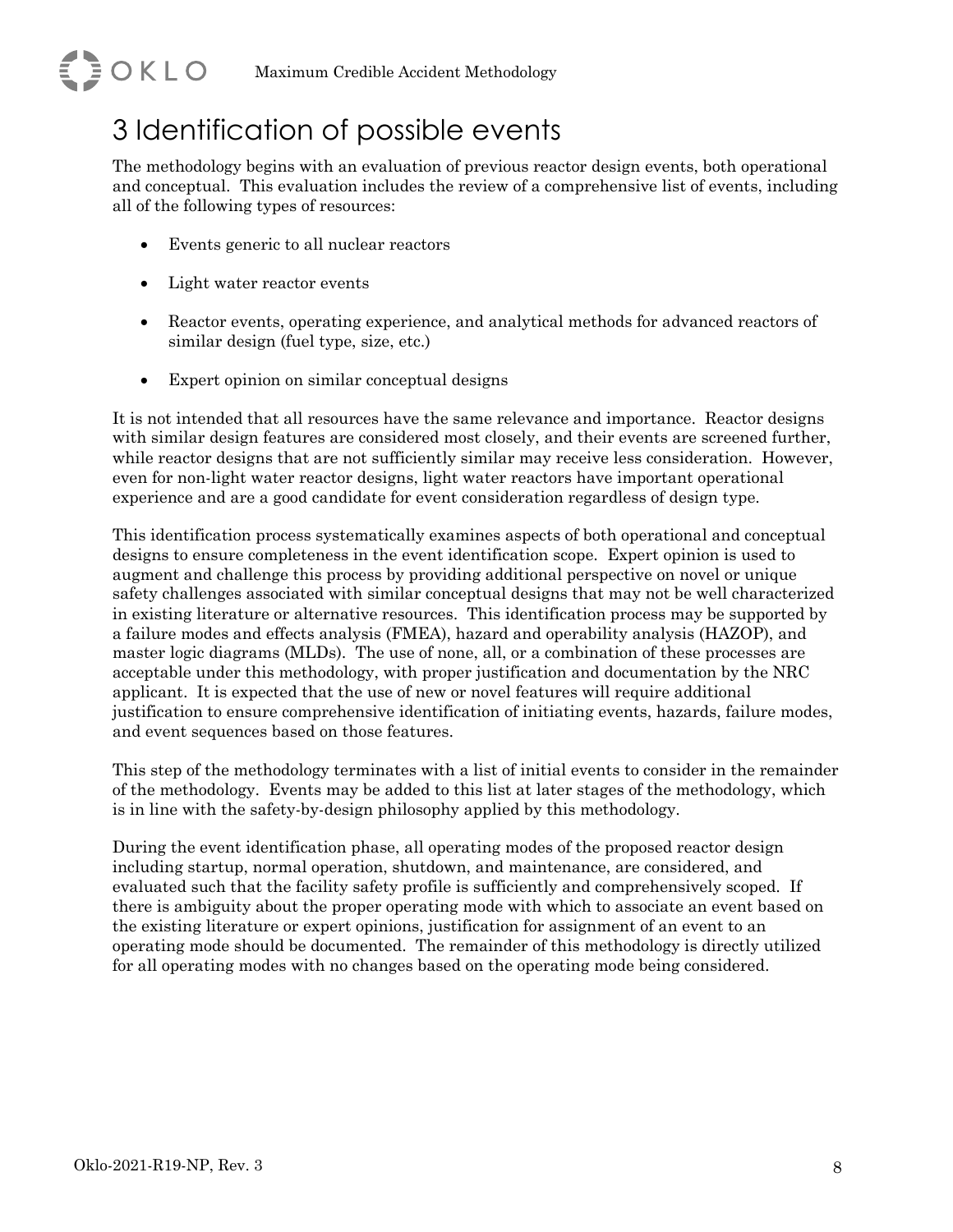

#### 4 Determination of applicability

After all potential events are identified, a systematic process is used to screen the potential relevance of the identified events to the proposed design. Specifically, this screening process determines whether the event is applicable in terms of phenomenology. This determination is made utilizing Criterion 1, which is summarized in the box below.

#### **Criterion 1: Screening events for applicability**

An event is applicable if the phenomenology of the event is relevant to the design being reviewed. Events that are deemed applicable to the design under evaluation pass Criterion 1 and proceed for further evaluation.

Note that applicability screening entails the consideration of structures, systems, and components in the design in question, including consideration of new and novel features that may be part of the design. While events that include design aspects irrelevant to the design in question may be screened out, an alternative event that represents similar phenomenology (i.e., a "parallel event") may be added as an event to be considered for the applicability screening. Included in this step is that sufficient detail must be documented during this step that identifies the affected equipment or processes for the duration of the event.

Events that do not pass Criterion 1, meaning they are not applicable to the design, are screened out of the safety analysis and are not analyzed further. Events that do pass Criterion 1 continue through the safety analysis process. The following are example applications of Criterion 1:

- A heat pipe failure event would not be considered for a reactor that does not utilize heat pipes. This event would fail Criterion 1 and would not be analyzed further.
- A failure of a backup sodium tank would not be considered for a reactor that does not utilize sodium coolant. This event would fail Criterion 1 and would not be analyzed further.
- A spurious rotation of control drums would be considered for a reactor that uses control drums for reactivity control. This event would pass Criterion 1 and would be analyzed further.
- Spurious movement of control rods would not be considered for a reactor that uses control drums instead of control rods for reactivity control during core life. Although this event would fail Criterion 1, a parallel event considering spurious control drum rotation would be considered and would be analyzed further.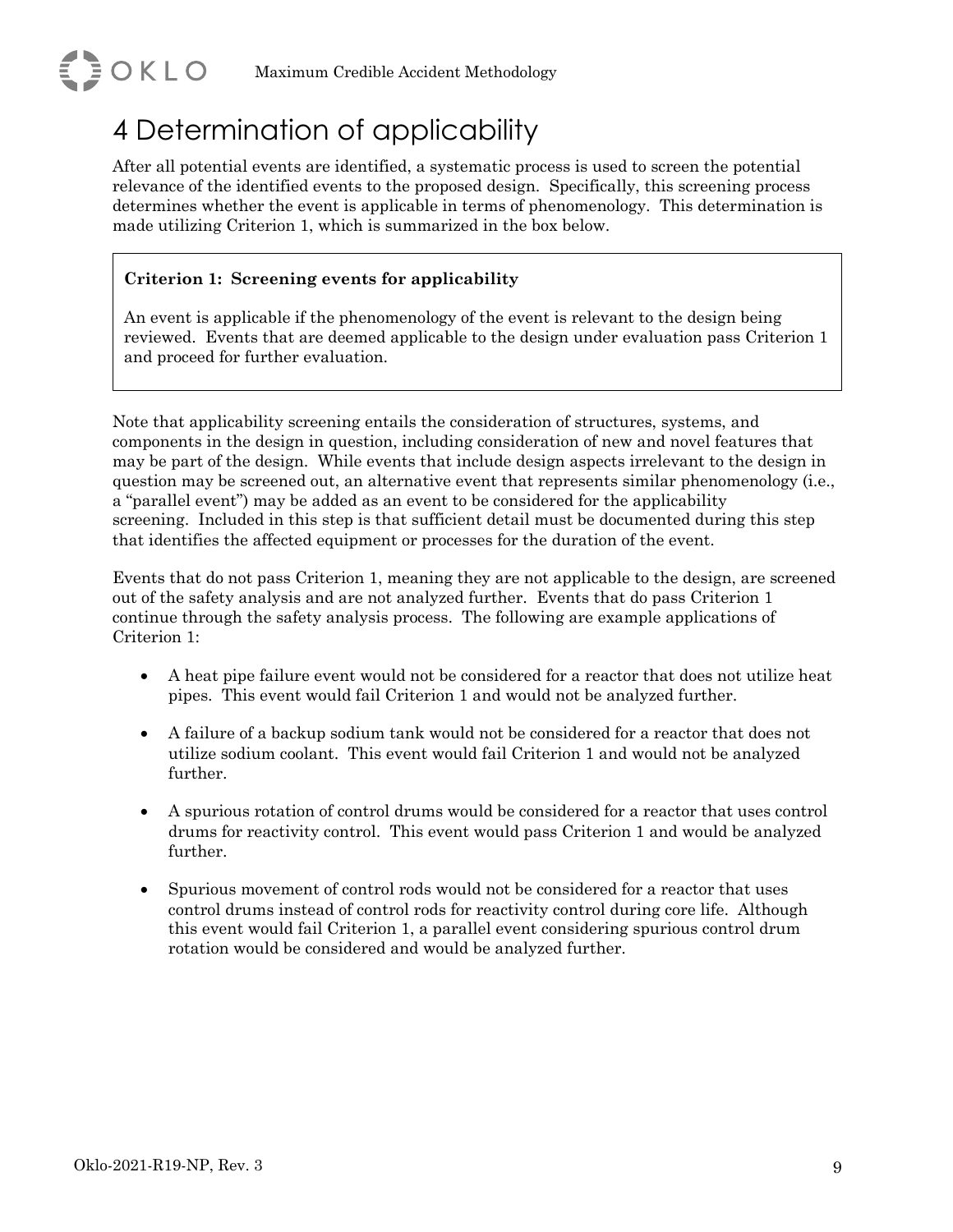

#### 5 Evaluating credibility of events

After Criterion 1 has been applied to the list of potential events, the events that met Criterion 1 are further analyzed for credibility. The determination of credibility is made according to Criterion 2, which is summarized in the box below.

#### **Criterion 2: Screening events for credibility**

The credibility of events is determined via a two-step process, and events must pass both sub-criteria to pass Criterion 2:

- A. The event is mechanistically possible.
- B. The event could be caused by a single initiating event, that could result in a common set of failures, even if extreme.

Events that are credible for the reactor design under evaluation pass Criterion 2 and proceed for further evaluation.

Criterion 2A is a screening tool for events that are not mechanistically possible because they are precluded by the design of the system. It is different than Criterion 1 because the features analyzed do exist, and therefore the associated events have already been deemed applicable. Criterion 2A requires that events are mechanistically possible, meaning that there must be a mechanism by which the event can occur in the system.4 Ultimately, this criterion screens out events that are not physically possible and events that are precluded by the design of the system.

Continuing with the example from the previous section that passed Criterion 1, the application of Criterion 2A to the spurious drum rotation would proceed as follows:

- A spurious drum rotation postulating drum rotation speed that is not physically possible given the mechanical design of the control drum system would fail Criterion 2A and would not be analyzed further.
- A spurious drum rotation postulating drum rotation speed that is physically possible given the mechanical design of the control drum system would pass Criterion 2A and would be analyzed further.

Criterion 2B is a screening tool for events to ensure that all applicable and mechanistically possible single initiator events are systematically analyzed. Although not prescribed by this methodology, use of a logic diagram or tabulation that accounts for the impact of redundancy and independence, could be a useful tool for this step.

<sup>4</sup> In other words, given physical laws, the event is so extremely unlikely to occur that it is not credible. Justification during this step must be clear, convincing, based on these objective criteria, and documented by the NRC applicant.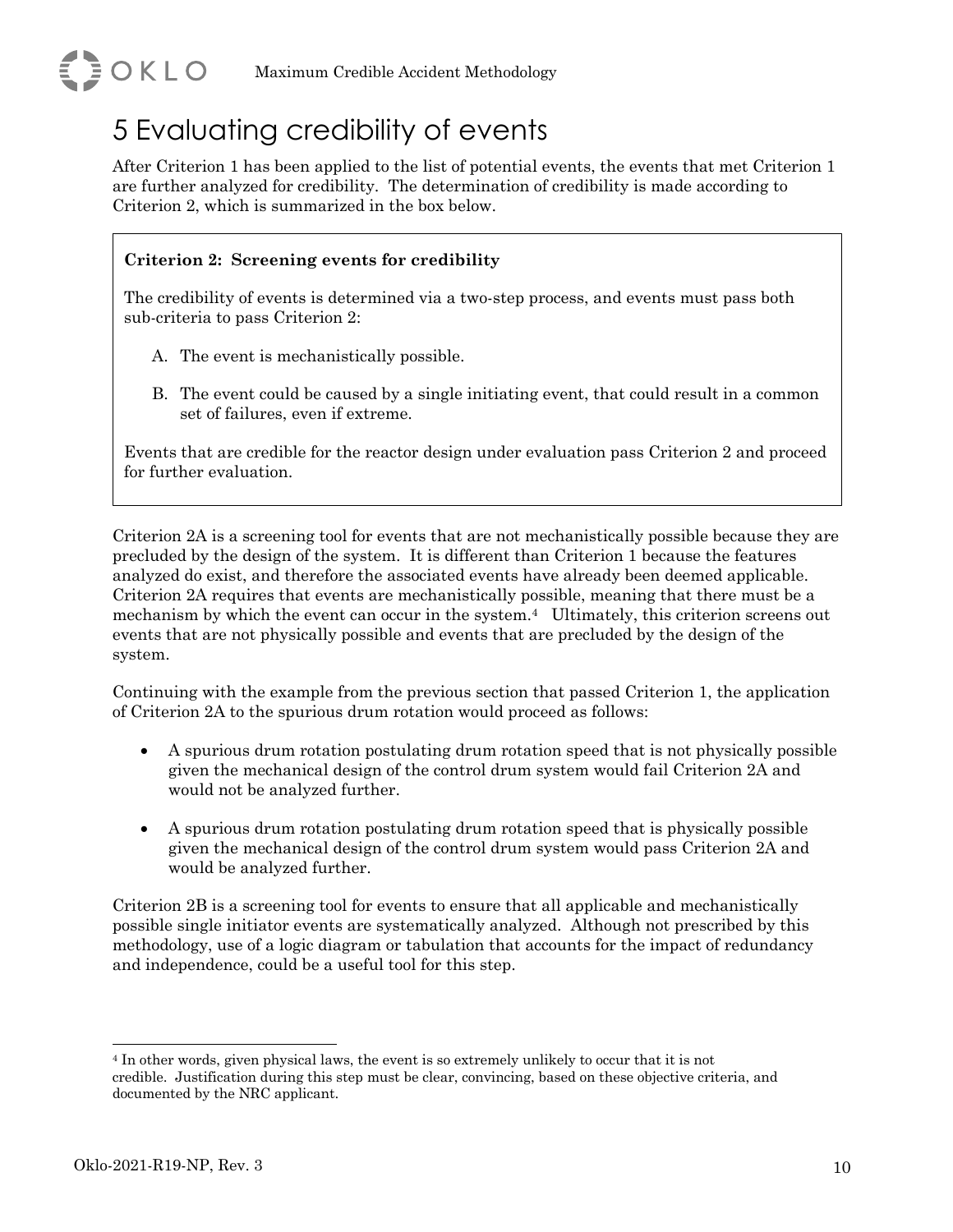

As described in Section 3, events are considered for all operating modes. This single initiator could cause subsequent failures, including a common set of failures; however, these subsequent failures must be within the bounds of Criterion 2A. It must be mechanistically possible that subsequent failure(s) could be caused by the single initiating event, and the entire event sequence must be mechanistically possible. The single initiator criterion, in combination with the allowance for the single initiator potentially leading to a common set of failures, provides a generalized basis for scoping events typically associated with the design basis. Further detail on the process of event sequence construction is outside of the scope of this document and is the responsibility of the NRC applicant to justify.

In the example of spurious rotation of control drums, the postulated drum rotation would only pass Criterion 2B if it could be caused by a single initiating event that results in the postulated rotation. If the postulated drum rotation required multiple, separate initiating events, it would be screened out by Criterion 2B. For example, an event where a single failure in the control drum motor could initiate a spurious rotation of a control drum would pass Criterion 2 and would be analyzed further. In contrast, if the system uses multiple controls drums that are electrically independent, a different event where one actuation system fails would not induce a rotation in all control drums, and therefore an event with all control drums spuriously operating would fail Criterion 2.

The application of Criterion 2 is a systematic review of the events that have passed through Criterion 1. Ultimately, the identification of an event as "applicable and credible" means that it has passed both Criterion 1 and Criterion 2. Applicable and credible events then proceed to be evaluated further.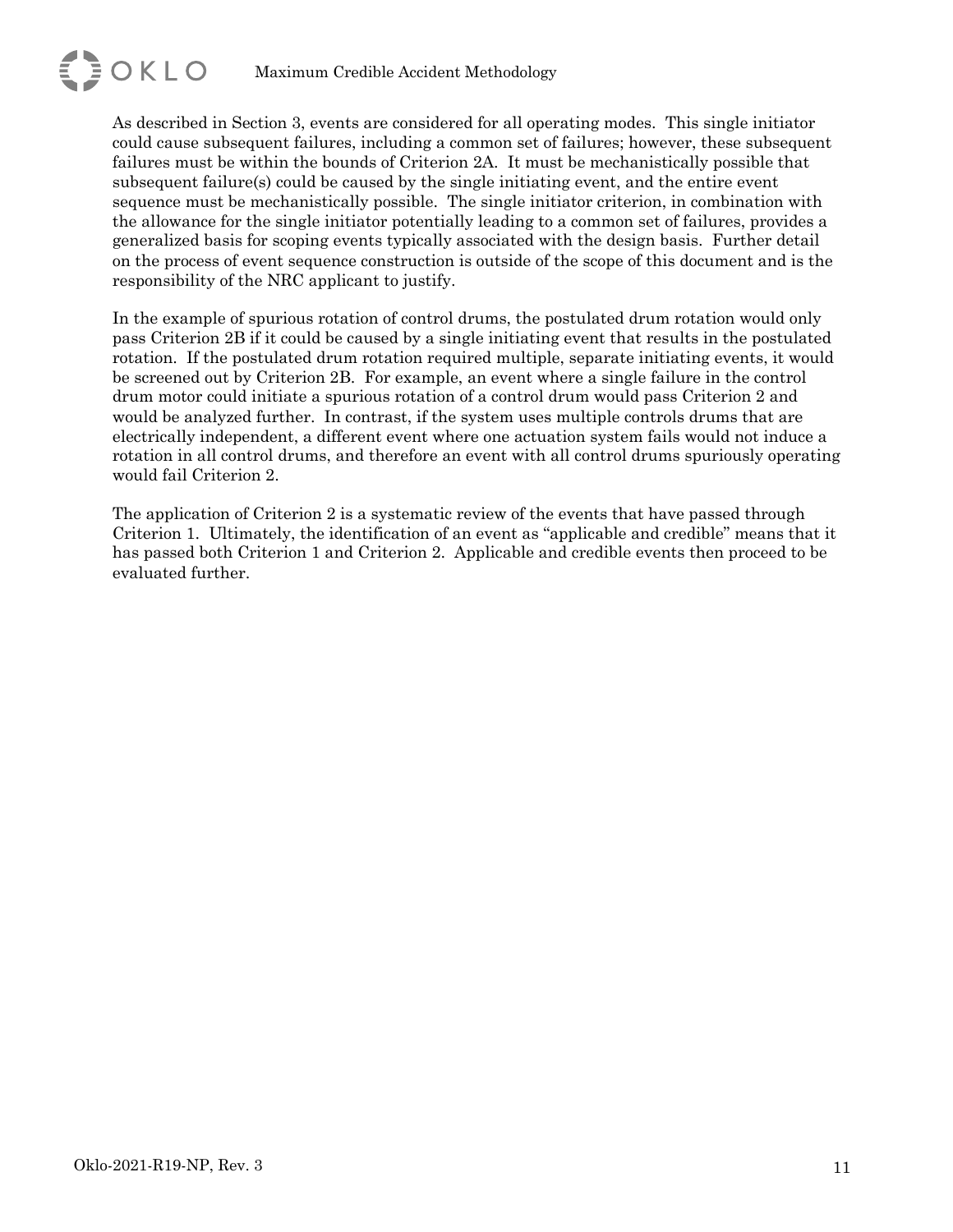### 6 Grouping of events

EDOKLO

After the initial list of all potential events has been analyzed for applicability under Criterion 1, it is possible that many events remain. These events are then grouped into "event categories" to reduce the analytical burden. This grouping may occur either before or after the events pass through Criterion 2. The decision for when to group events is left to the judgement of the NRC applicant. In other words, this methodology does not require the NRC applicant to list every variation of a transient.

The grouping of events is a common practice in safety analysis for reactor designs and is intended to reduce the analytical burden. To continue the previous example, if control drums are used to control the reactivity of the plant, different manifestations of these malfunctions could be grouped as "reactivity insertion events" and "reactivity withdrawal events."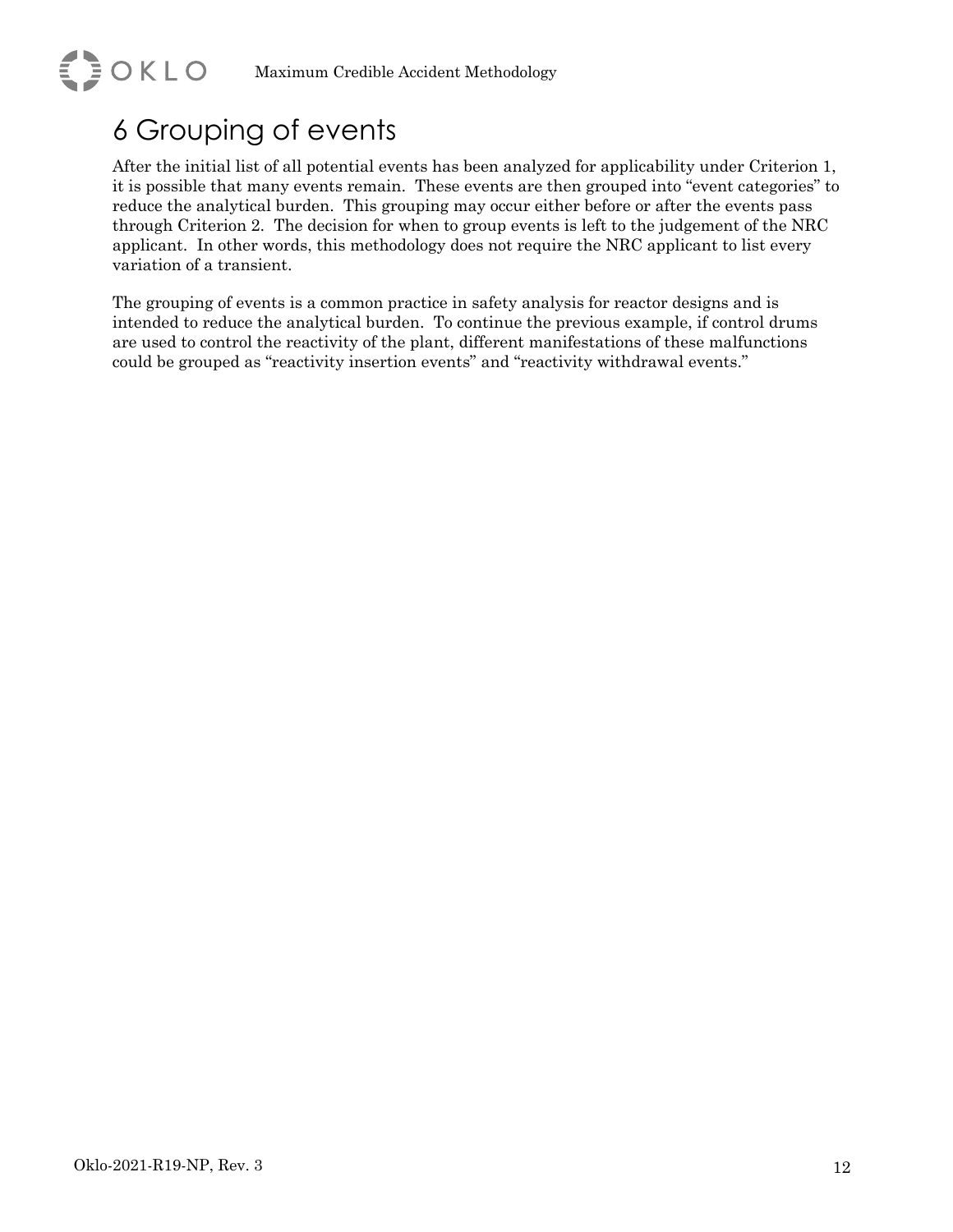### 7 Performing bounding analyses

**EDOKLO** 

For those events that meet Criterion 2, the applicant conducts an analysis of the system response. Typically, the first step of the analysis is to identify a single bounding event from each event group, if appropriate. This step of identifying a bounding event is optional but allows for the analysis of a single event, rather than many events, in each event group. The purpose of this bounding step is to reduce the overall analytical burden, since analysis of a conservatively large bounding event could encompass analyses of smaller (i.e., less challenging) events within the event group. Events are identified as bounding with respect to dose consequence. This identification may leverage engineering judgement or analysis, as appropriate. The rationale for utilizing a bounding approach by the NRC applicant must be clearly justified and documented.

For example, a partial loss of electrical power could be bounded by an analysis that evaluates a full loss of electrical power if the consequence of that event is greater. This bounding analysis may be deemed appropriate through a combination of engineering judgement and analysis of the potential effects of a loss of electrical power and should be documented as such. Conducting this bounding analysis reduces the analytical burden of having to run multiple event analyses for different degrees of loss of electrical power which are otherwise subsumed in the bounding analysis.

Most events and bounded event groups are not expected to result in a dose consequence above the normal operation of the plant. For the events that have zero dose consequence, this step of the methodology allows for the termination of their analysis. Note that it is still possible that such events could be considered as the MCA in the case that all identified events have zero consequence.

The only applicable metric for measuring and ranking consequence is the offsite dose consequence, and therefore offsite dose consequence is the only acceptance criterion for the safety analyses described in this methodology. Specifically, this criterion is related to the regulatory limit for siting, in accordance with 10 CFR Part 100, "Reactor Site Criteria." It is referred to in this methodology as the "Dose Acceptance Criterion," and is summarized in the box below. If the safety analysis for an event exceeds the Dose Acceptance Criterion, the methodology is terminated at this step and re-analysis must occur. This re-analysis may be the result of a change in design, or may be an analytical change within the evaluation. Ultimately, the design of the facility must be such that no events exceed this criterion. If the safety analysis passes the Dose Acceptance Criteria for all events, the process can proceed to selecting the MCA.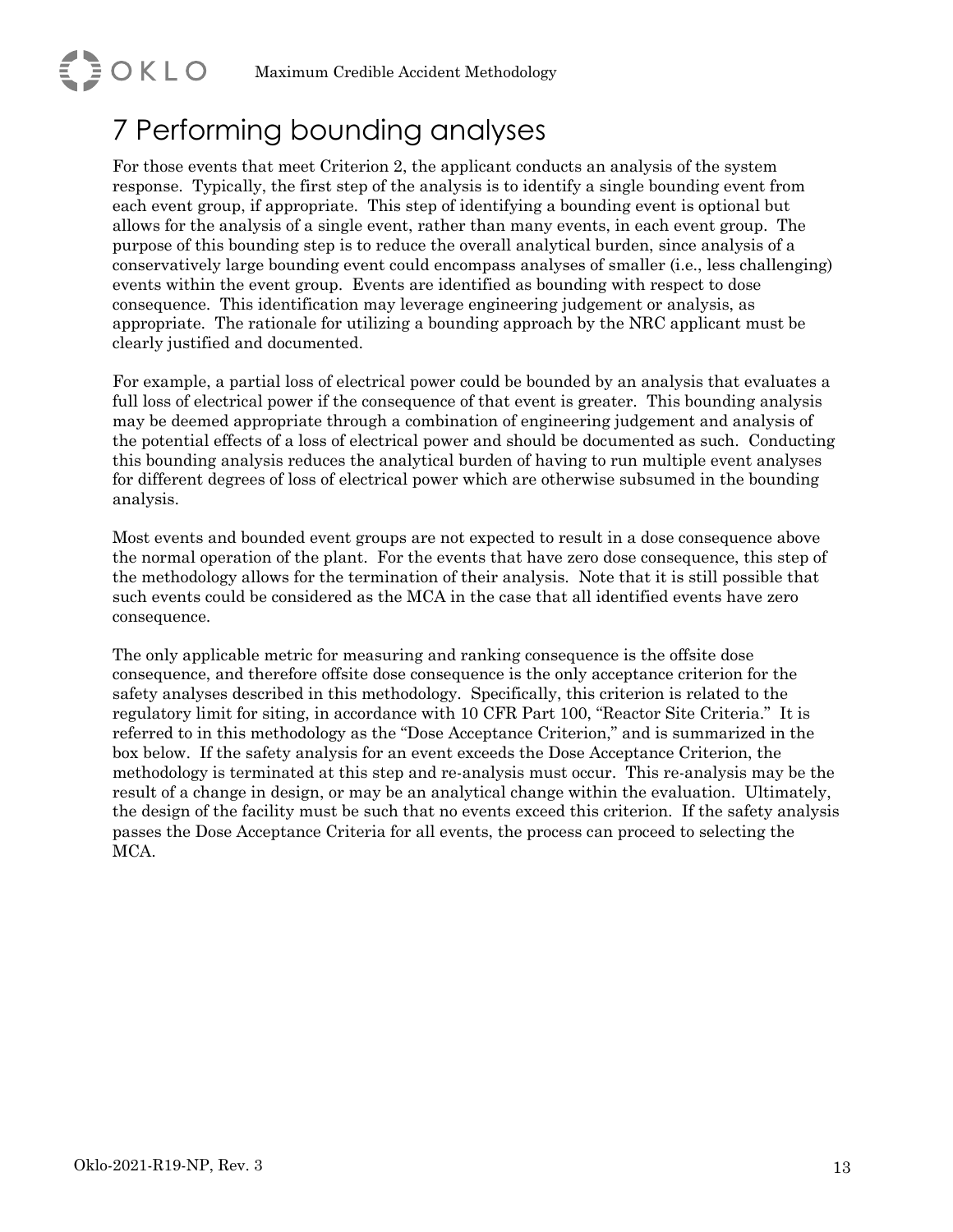#### **Dose Acceptance Criterion**

The Dose Acceptance Criterion is based on the regulatory limit for siting, as per 10 CFR Part 100. The safety analysis must meet both sub-criteria below to pass this acceptance criterion.

- A. An individual located at any point on the boundary of the exclusion area for any 2 hour period following the onset of the postulated fission product release would not receive a radiation dose in excess of 25 rem total effective dose equivalent (TEDE).
- B. An individual located at any point on the outer boundary of the low population zone who is exposed to the radioactive cloud resulting from the postulated fission product release (during the entire period of its passage) would not receive a radiation dose in excess of 25 rem TEDE.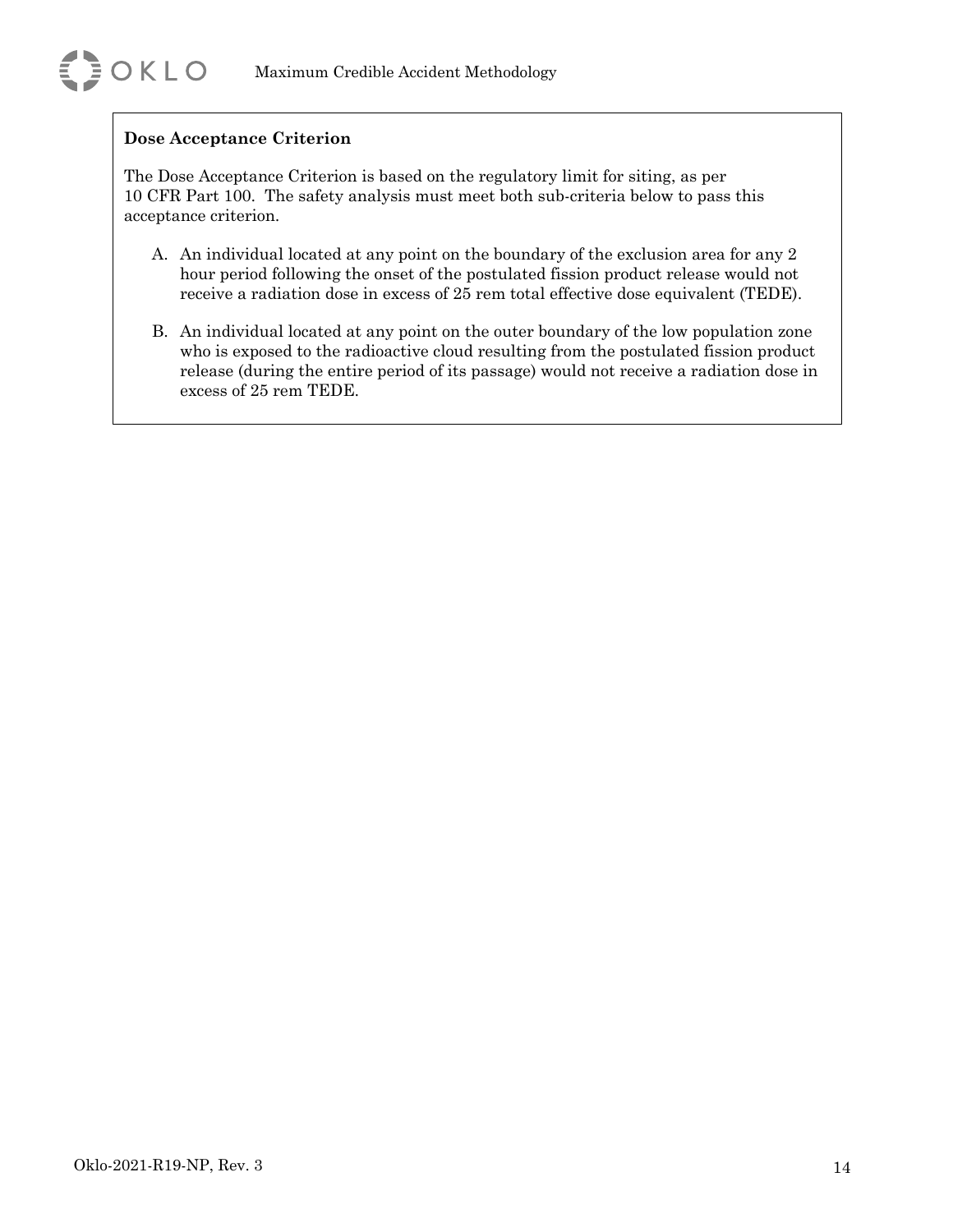### 8 Selecting the MCA

**EDOKLO** 

The last step in this methodology is to select the MCA, which is the most challenging event to the safety of the plant based on the worst single failure or worst single cause of common cause failures. After every event or bounded event group has been identified and analyzed, it is possible to propose different events to be the MCA. The ultimate decision on which event will be the MCA could vary from one NRC applicant to another. In general, the event with the greatest dose consequence is selected as the MCA, but in the case that all analyzed events have zero dose consequence, or in the unlikely case that multiple events have the same dose consequence, this decision may consider other potential consequences, or even risk insights. Regardless, this step of the process should be thoroughly documented, including the identification of each event that is considered a candidate for the MCA and the justification by which the MCA is selected.

Note that external hazards are not considered as part of the down-selection process described in this MCA Methodology, which is the process for evaluating internal events only. Nevertheless, external hazards are an important consideration in the licensing process. As such, after the MCA is selected, external hazards are analyzed against the design. If no external hazard is shown to be more challenging than the MCA, the MCA is upheld as chosen. If an external hazard or multiple external hazards are shown to be more challenging than the MCA, further action may need to be taken that could include re-analysis, design changes, further regulatory controls, or designating the external hazard as the MCA.5

<sup>&</sup>lt;sup>5</sup> The detailed methodology for the analysis of external hazards is outside the scope of this summary. The Aurora at Idaho National Laboratory combined license application proposes one external hazards methodology, documented in Appendix A, "External hazards evaluation," to Chapter 1, "Site envelope and boundary," of Part II, "Final Safety Analysis Report."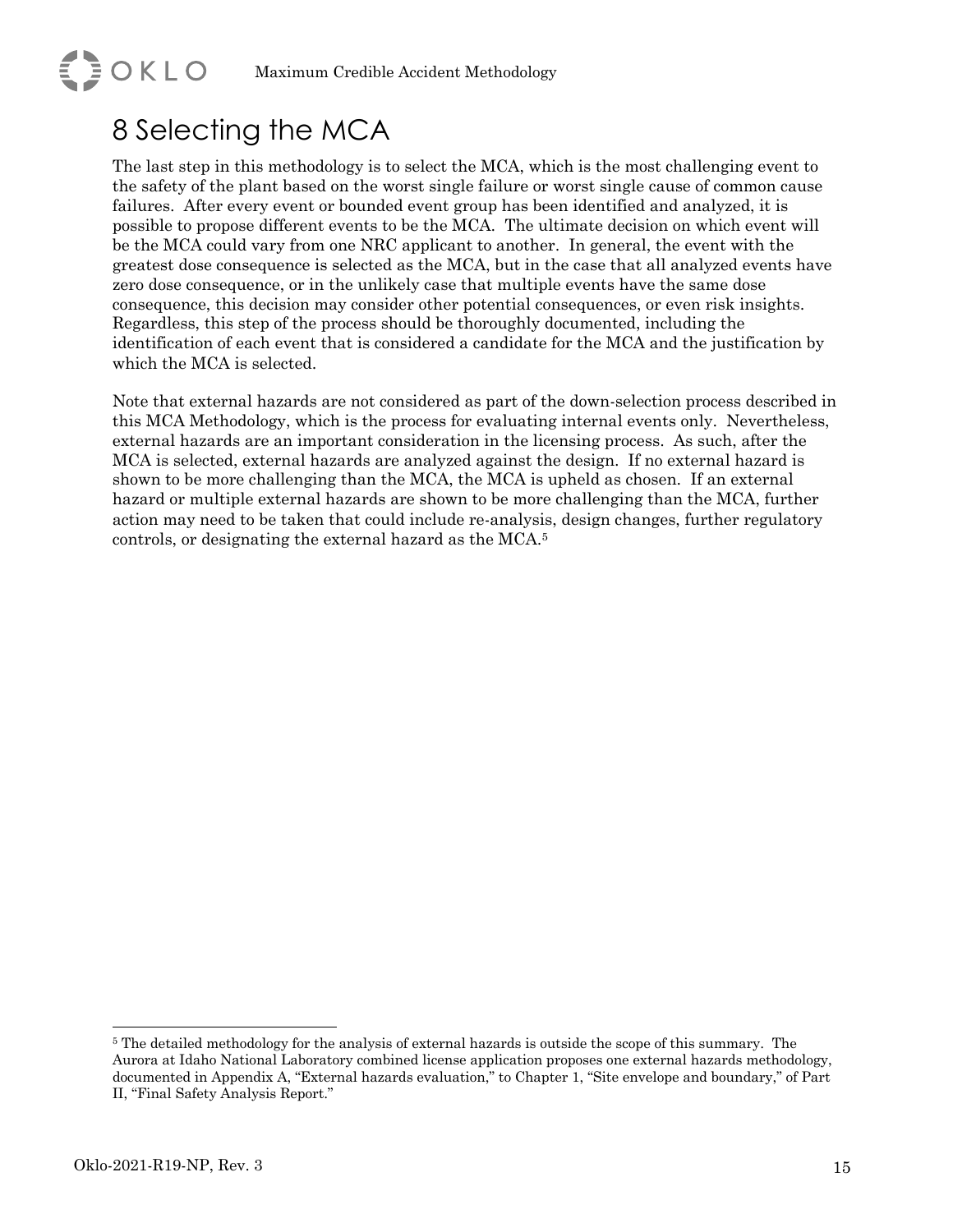### 9 Applying the defense-in-depth consideration

After the MCA has been identified, a defense-in-depth consideration is applied. Specifically, this defense-in-depth consideration involves the application of a single failure in conjunction with the event sequence as indicated by risk insights.

The following regulatory documents were reviewed in the drafting of this consideration:

- Appendix A, "General Design Criteria for Nuclear Power Plants," to 10 CFR Part 50
- Appendix K, "ECCS [emergency core cooling systems] Evaluation Models," to 10 CFR Part 50
- NEI 18-04, "Risk-Informed Performance-Based Technology Inclusive Guidance for Non-Light Water Reactor Licensing Basis Development," Revision 1, issued August 2019
- Oklo Inc., "DG-1353 Pilot: Submittal to Support NRC Development and Implementation of DG-1353," September 2018
- Regulatory Guide 1.53, "Application of Single-Failure Criterion to Safety Systems," Revision 2, issued November 2003
- SECY 00-0077, "Modifications to the Reactor Safety Goal Policy Statement," issued March 30, 2000
- SECY 03-0047, "Policy Issues Related to Licensing Non-Light-Water Reactor Designs," issued May 28, 2003
- SECY 05-0138, "Risk-Informed and Performance-Based Alternatives to the Single-Failure Criterion," issued August 2, 2005
- SECY 05-0138, "Risk Informed and Performance-Based Alternatives to the Single-Failure Criterion, "issued August 2, 2005, Attachment 2, "Technical Work to Support Evaluation of a Broader Change to the Single-Failure Criterion"
- SECY 77-0439, "Single Failure Criterion," issued August 17, 1977

This methodology is conservative in its application because the NRC has historically taken "single failure" to only be applied to safety-related components and their safety-related functions, whereas this methodology applies single failure to the most limiting additional failure for the event, regardless of safety classification. Evaluating defense-in-depth across the whole design adds significantly increased levels of conservatism by considering design choices made on all components and ensuring all reasonable additional single failures are considered for their impact on the selected licensing basis event.

This methodology does not dictate what the single failure must be; however, the single failure selected must be the most limiting failure at the time of the event. Typically, this most limiting failure will be within a mitigating system. Since this methodology is largely deterministic, one appropriate method of ensuring defense-in-depth is to use risk insights. Specifically, Oklo uses risk insights from probabilistic risk assessment (PRA) to identify the most limiting single failure at the time of the event, within a reasonable failure frequency. (Generally greater than

**EDOKLO**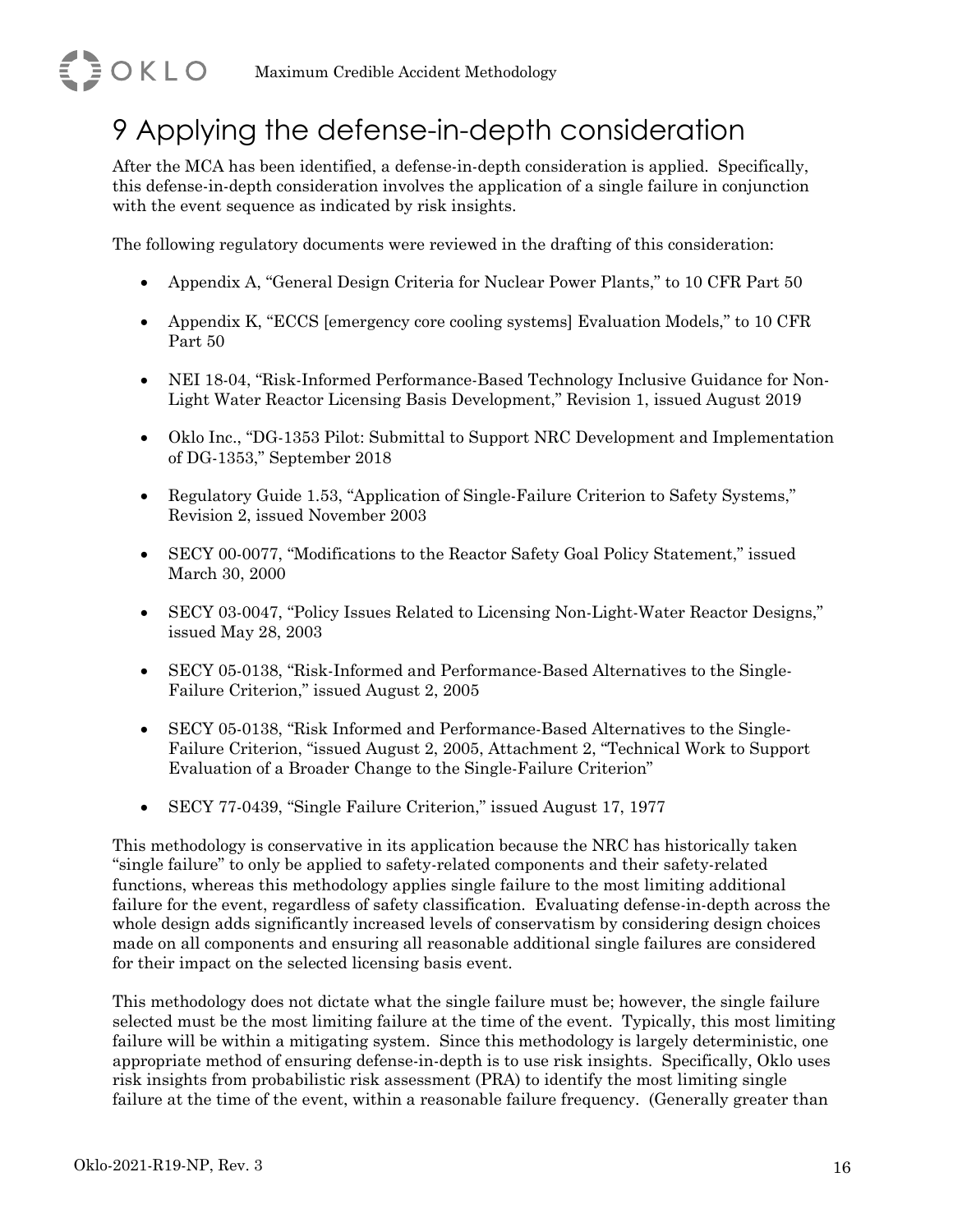

 $1 \times 10^{-4}$  per reactor year, as observed for design basis event analysis, but the threshold may be set to lower frequencies for extra conservatism). While risk insights may be used to support the application of defense-in-depth in the MCA Methodology, other methods are allowed, with proper justification from the NRC applicant. For example, it could be justified to use a simple tree diagram with expected system response to a transient and to provide a narrative summary of the effects of subsequent single failures to identify the most limiting one at the time of the event.

After identifying the most limiting single failure, the MCA is analyzed with the addition of that failure. The event is again compared against the Dose Acceptance Criterion to ensure that the criterion is still met after introduction of the additional failure. If the criterion is not met, the analysis or design of the reactor must be modified in a manner that would ensure that the Dose Acceptance Criterion is met. If the criterion is met, the safety analysis is complete, and the final MCA has been identified and shown to be acceptable.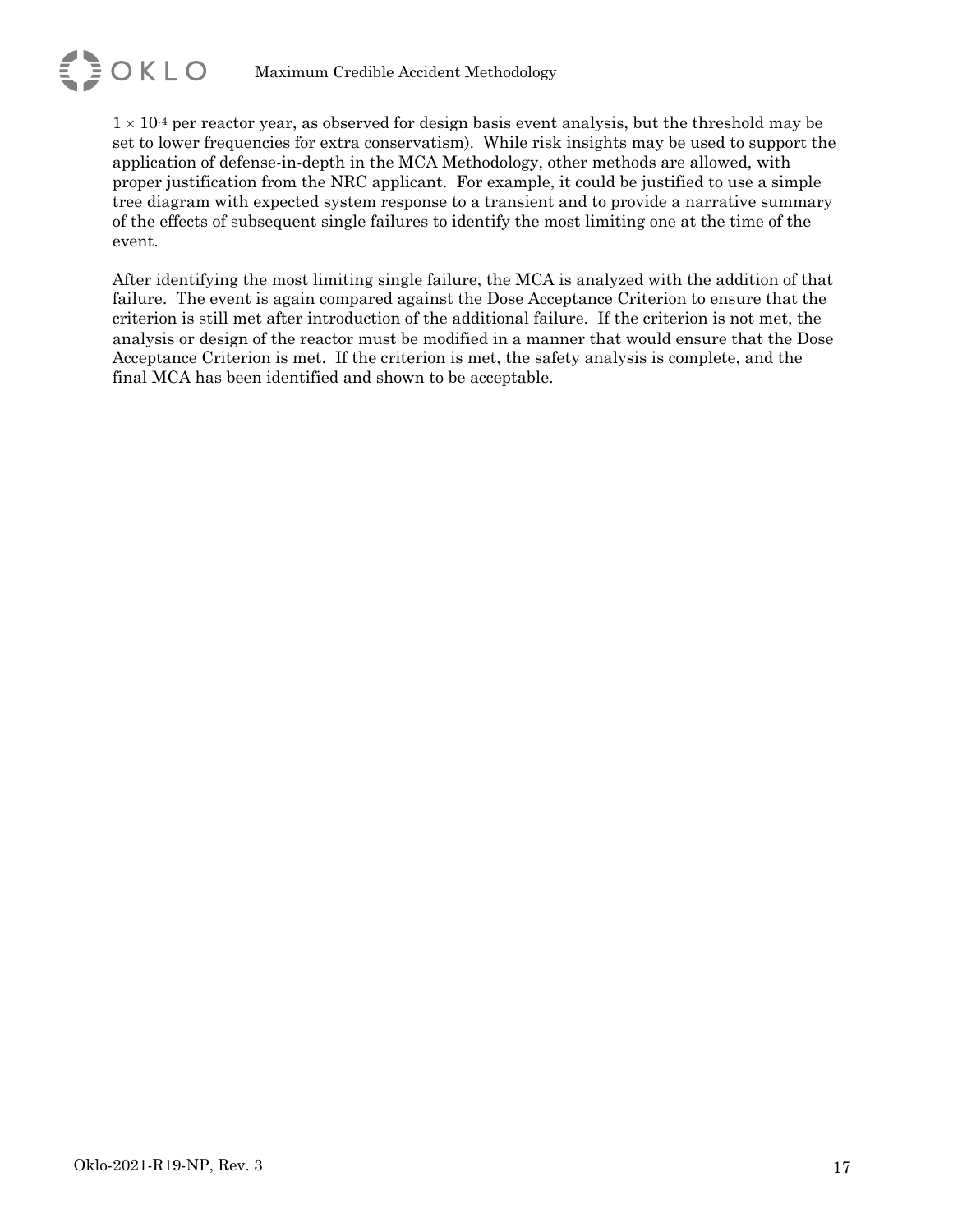#### 10 Inclusion of risk insights

**EDOKLO** 

Oklo uses PRA to apply defense-in-depth to its safety analyses, as described in Section 9. Ultimately, the methods used by Oklo for the safety analysis are largely deterministic. As such, limited information related to the methodology and implementation of PRA is included in licensing applications. While risk insights are given a chapter in the license application, as specified in the regulatory requirements for contents of the application, a risk assessment is not included, which is consistent with current and all historical licensing application precedent. Nevertheless, Oklo uses PRA to support the selection of the MCA and generally the PRA used by the NRC applicant should not contradict the event analysis conducted by this methodology.

Oklo utilizes PRA in several ways during the design process of its facilities. One way Oklo uses these risk insights is to understand the reliability of its components; this information is solely for operational reliability, investment protection, and system performance and is therefore not included in a license application. Another way is to evaluate the results of the deterministic analysis by comparing them against the results of the PRA. Since the regulatory requirements are simply to perform a PRA and include the relevant results, license applications using this topical report methodology will include a small subset of the PRA performed on the facility that is relevant to the safety analysis. This approach is well suited for the safety case demonstration of first-of-a-kind reactors, for which sufficient operating experience may not exist to support a holistic PRA. Over time, increased operating experience will inform improvements in the PRA and the role of that analysis may be expanded, but the largely deterministic approach provides sufficient demonstration of adequate protection during normal operation and transient conditions anticipated during the life of the facility.

While this is not an exhaustive description of the application of risk insights, it is key to note that Oklo uses PRA as a valuable tool, starting early in its iterative safety-by-design process. Just as with analyses of normal operations and transient conditions, the use of risk insights can drive design changes, and in that case, the designer returns to previous steps and continues to iterate.